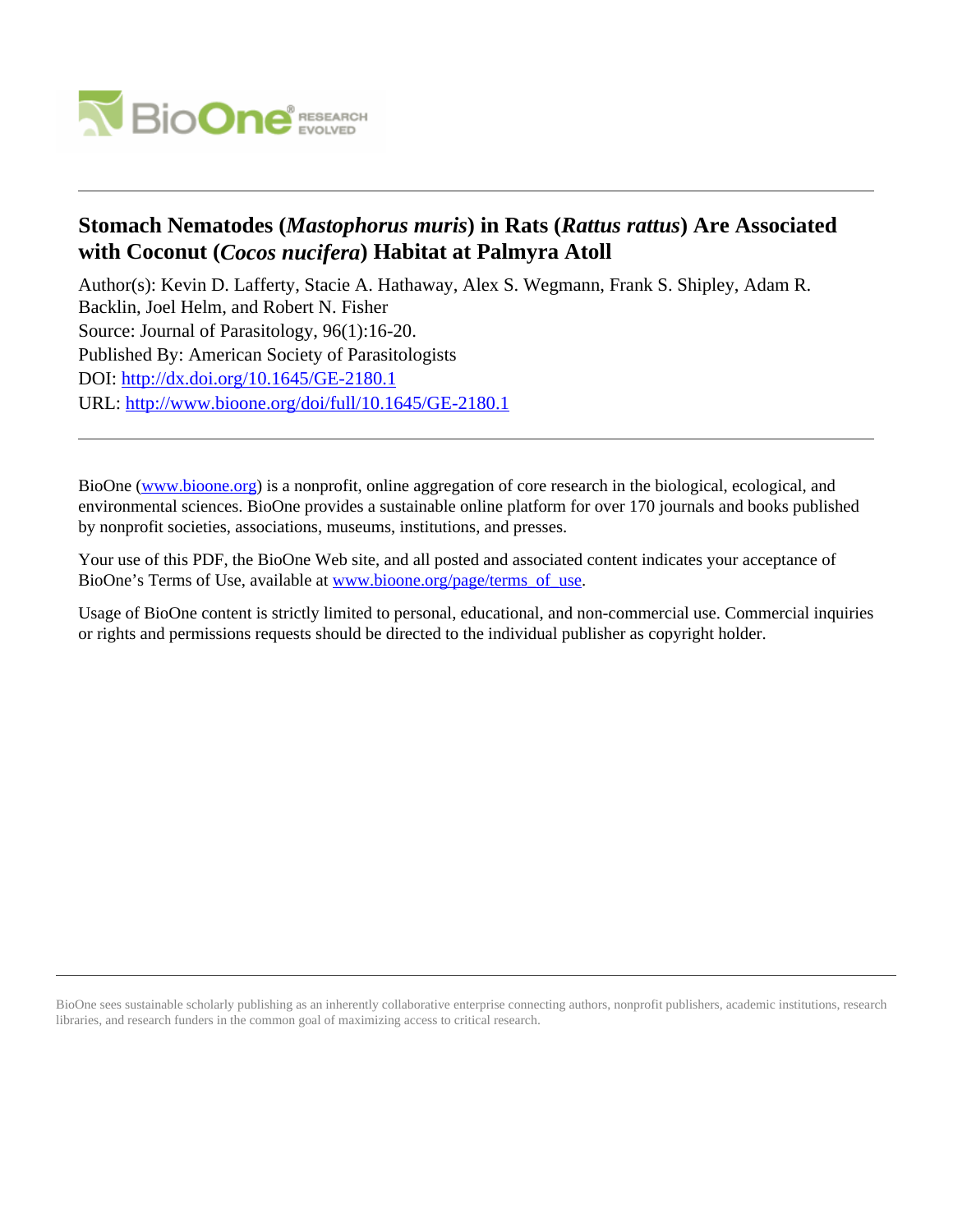## STOMACH NEMATODES (MASTOPHORUS MURIS) IN RATS (RATTUS RATTUS) ARE ASSOCIATED WITH COCONUT (COCOS NUCIFERA) HABITAT AT PALMYRA ATOLL

## Kevin D. Lafferty, Stacie A. Hathaway\*, Alex S. Wegmann†, Frank S. Shipley $\ddagger$ , Adam R. Backlin\*, Joel Helm§, and Robert N. Fisher\*

Western Ecological Research Center, U.S. Geological Survey, c/o Marine Science Institute, UC Santa Barbara, California 93106. e-mail: lafferty@ lifesci.ucsb.edu

ABSTRACT: Black rats (Rattus rattus) and their stomach nematodes (Mastophorus muris) were historically introduced to islets at Palmyra Atoll in the central Pacific Line Islands. To investigate patterns of parasitism, we trapped rats and quantified nematodes on 13 islets of various sizes and habitat types. Most rats were parasitized (59%) with an average of 12 worms per infected rat. Islet size did not greatly influence parasite population biology. Nematodes also did not appear to affect rat condition (weight to skull length). The only strong and consistent factor associated with the mean abundance of nematodes in rats was habitat (dominant cover and locally dominant plant species). Thus, nematodes were much more abundant in rats from sites dominated by coconut trees (Cocos nucifera). Coconut trees may also be an introduced species at Palmyra Atoll.

In the course of studying terrestrial fauna on Palmyra Atoll (Fig. 1), we found nematodes were common in the stomachs of non-native European black rats (Rattus rattus). Palmyra Atoll is a small United States protectorate in the Line Islands, near the equator in the central Pacific. Its islets, most of which have rats, range in size from a few square m to about  $1 \text{ km}^2$ , forming a chain around central lagoons (Fig. 1). Distances vary between the islets, but their circular distribution and proximity reduces variation in colonization potential for rats. Individual rats probably do not commute regularly from islet to islet. Of the 40+ rats that have been radio collared and followed on Cooper, Home, Whippoorwill, and Fern islets, none ever left the island from which they were tagged within the 2- to 4-wk study period (Howald et al., 2004; Buckelew et al., 2005). However, experimental rat removals have indicated that recolonization can occur within 9 mo (Buckelew et al., 2005). Therefore, islets probably do not differ in the genetic makeup of their rat populations, as has been demonstrated in similar situations elsewhere (Abdelkrim et al., 2009). There is no evidence that Polynesians inhabited Palmyra Atoll, and it lacks native terrestrial mammals. Black rats (Rattus rattus) could have been part of the fauna as early as the 1800s, as Streets (1877) reports that his collection of bird eggs from Palmyra was destroyed by rats on board his ship; subsequent publications in the early 1900s did not indicate they were present. Rats were certainly present after military occupation during World War II, and the Atoll continues to receive occasional visits from vessels.

The coconut palm (Cocos nucifera) presently comprises about half the forest canopy of Palmyra Atoll (Fig. 1, Table 1). Cocos nucifera were intentionally planted at Palmyra Atoll for copra production until at least 1957, and it is possible that Polynesian explorers introduced them as well; however, the status of C. nucifera as native or introduced is unclear (Streets, 1877; Rock,

DOI: 10.1645/GE-2180.1

1916, 1929; Dawson, 1959; Harries, 1978). Other major vegetation types at Palmyra Atoll include coastal strand forest, with native shrub-like Scaevola sericea and Tournefortia argentea trees, and the native Pisonia grandis forest (Herbst, 1992). Less extensive native vegetation types include Pandanus fischerianus monoculture, the fern *Phymatosaurus grossus*, and the endemic Lepturus repens var. palymyrensis grassland. Potentially introduced Hibiscus tileaceus and Terminalia catappa also occur in large patches.

Black rats on Palmyra Atoll regularly move between the tree canopy and ground (Howald et al., 2004). Black rats are ominivorous (Towns et al., 2006). Studies elsewhere indicate they eat various items present at Palmyra Atoll, including green coconuts in the trees as well as fallen coconuts (Marshall, 1955), the leaves and fruits of native vegetation such as Scaevola and Tournefortia, and they can forage on intertidal crustaceans (Fall et al., 1971). We have observed rats at Palmyra Atoll eating various native and non-native fruits, seeds, and nuts as well as attacking the hermit crabs (e.g., Coenobita perlatus), fiddler crabs (Uca tetragonon), and land crabs (Cardisoma spp.) whose carapace pieces are common items at rat husking stations.

The nematode common in the stomach of rats at Palmyra Atoll is Mastophorus muris (Gemelin, 1790). Female worms are large (up to 70 mm); males lack copulatory bursae, have prominent caudal alae, and the right spicule is long and blunt whereas the left is shorter and pointed (Wertheim, 1962). Infection with stomach nematodes does not generally appear to compromise survival or reproduction (Spratt, 1990). The larvae of M. muris require insects as intermediate hosts (Kisielewska, 1970), although some stomach nematodes (Physaloptera sp.) of rats can use geckos as paratenic hosts (Goldberg and Bursey, 2002). Larval nematodes in intermediate and paratenic hosts are more likely to affect host fitness (Kuris, 2003). Mastophorus muris adults occur in rats and mice around the world and across latitudes (Vukicevic-Radic et al., 2007) and have been commonly reported from Pacific islands (Morrison, 1954; Marshall, 1955; Fall et al., 1971), though not previously from Palmyra Atoll. Prevalence varies, but can exceed 50% (e.g., Miller and Miller, 1995). For instance, 10 yr after nuclear testing on Eniwetok Atoll, prevalence on islets ranged from 0 to 70% (Fall et al., 1971). In New Zealand, infection in black rats can vary with season and sex, with worms being more abundant in male hosts and during their fall–winter (Charleston and Innes, 1980). For Polynesian rats in New Zealand, infection is higher in mature than in immature rats and in forested habitats relative to grassland habitats (Roberts et al., 1992).

Received 29 May 2009; revised 16 September 2009; accepted 17 September 2009.

<sup>\*</sup> Western Ecological Research Center, U.S. Geological Survey, San Diego Field Station, San Diego, California 92101.

<sup>{</sup>Botany Department, University of Hawaii at Manoa, 3190 Maile Way, Honolulu, Hawaii 96822.

<sup>{</sup>Regional Science Office, U.S. Geological Survey, Western Region, 909 First Ave., Suite #800, Seattle, Washington 98104.

<sup>§</sup>Island Conservation Canada, 1531 Appleridge Road, Kelowna, British Columbia, V1W 3A5, Canada.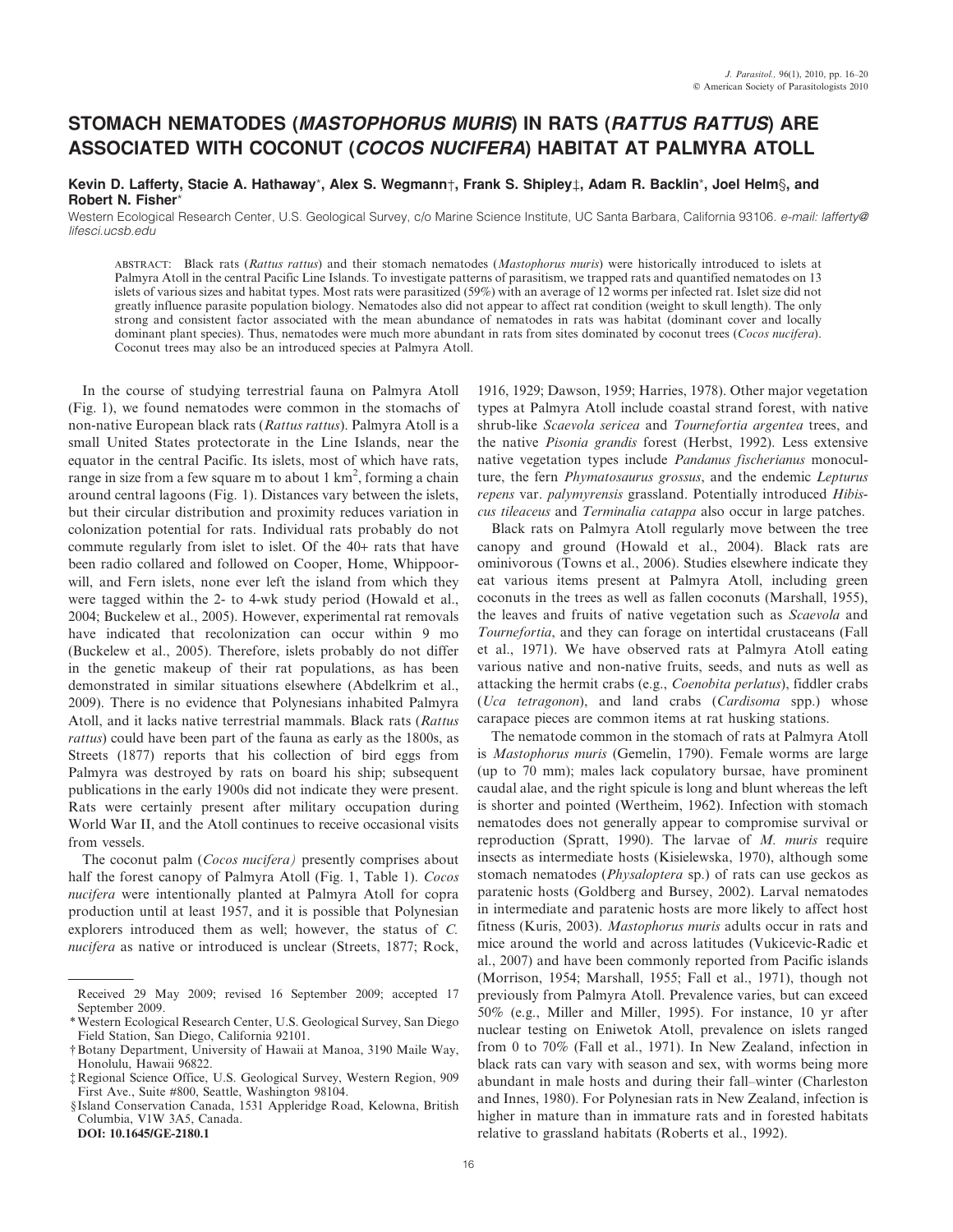

FIGURE 1. Map of Palmyra Atoll indicating approximate distribution of the dominant vegetation types (modified from Wegmann, 2005).

#### MATERIALS AND METHODS

#### Sampling

Rats were captured using Haguruma-brand live traps baited with fresh coconut coated with peanut butter. Before use, traps were seasoned with rancid cooking oil by quickly dipping the traps in a bucket of oil and then letting it drain off before being brought to the sampling site. Traps were spaced approximately 10 m apart, and most were set on inverted 19-L buckets to prevent traps from being tripped or destroyed by land crabs (Coenobita spp., Birgus latro, and Cardisoma spp.). On a few islets where coconut crabs repeatedly destroyed traps, we attempted to capture rats by nailing traps to trees (primarily C. nucifera) with entries facing downwards. Tree traps were also approximately 10 m apart. Traps were checked daily in the mornings and re-baited, and the condition of each trap, i.e., rats captured, trap closed, trap destroyed, was recorded. To evaluate associations between trap success and habitat type, we recorded the locally dominant plant species at the location of each trap (on most islets) and calculated the percent cover of the dominant vegetation types per islet using an available map (Wegmann, 2005).

We generally stopped trapping once we had obtained at least 10 rats per islet. Due to variation in trap success from islet to islet, variability occurred across sites in the number of traps set; in the number of nights traps were open; and the number of traps tripped with no captures, or destroyed, or damaged by crabs on a given night. To estimate trap success standardized by effort, we only used the average number of trap stations open for each site per night, i.e., discounting traps that were tripped or destroyed.

All rats ( $n = 165$ ) were killed within 3 hr after removal from a trap, then weighed, measured for total length, and sexed. Skull and hindfoot length were measured on a subset of rats, but these measurements showed little variation among individuals. Stomachs were excised and carefully opened with scissors. A squirt bottle and forceps were used to separate food in the stomach from worms and the worms from each other. Worms were set on a clean tray with a black background and counted (the count combined male, female, and immature worms). Nematodes were easily identified according to morphological characteristics (Wertheim, 1962). We note that for some initial samples, the full array of variables, e.g., habitat and rat size, were not quantified. For this reason, sample size varied among the analyses. Although they had few fat stores, rats appeared to be in good health.

#### Statistical analysis

For analyses with islet as the unit of replication, we considered nematode prevalence (proportion of rats infected) or mean abundance (worms per rat sampled) of nematodes as the dependent variable. Islet area, capture success, host sex ratio, habitat (% C. nucifera estimated by canopy cover), and season were independent factors in the analysis. For analyses with individual rats as the unit of replication, we considered the number of worms per rat as the dependent variable. Here, we used rat sex, habitat (local dominant plant species, C. nucifera vs. other), rat weight, rat length, and season as potential independent variables.

We used 3 analytical approaches as follows. We met normality assumptions for general linear models of mean worm abundance and prevalence among islets. For analyses of worms in individual rats, residuals of analyses were non-normally distributed and could not be adequately transformed; therefore, we used generalized linear models (with Poisson distribution and log-link function) to analyze worm abundance and a nominal logistic regression of the presence or absence of worms in each rat. We entered all first-order interaction into our initial models. Nonsignificant interactions and main effects were excluded if they did not otherwise contribute to the explanatory power of the model as assessed by Akaike information criterion. Islets where 0 rats or 1 rat were trapped (Sand and Ainsley Islets) were excluded from the analysis. We ran the analyses using JMP 8.0 (2009, SAS Institute Inc., Cary, North Carolina).

## **RESULTS**

Capture rate (rats/trap night, discounting tripped and damaged traps) was relatively low in locations locally dominated by Pandanus sp. (19%) and Pisonia sp. (16%) compared to C. nucifera (34%) and Scaveola sp.–Tournefortia sp. (36%). With respect to parasitism and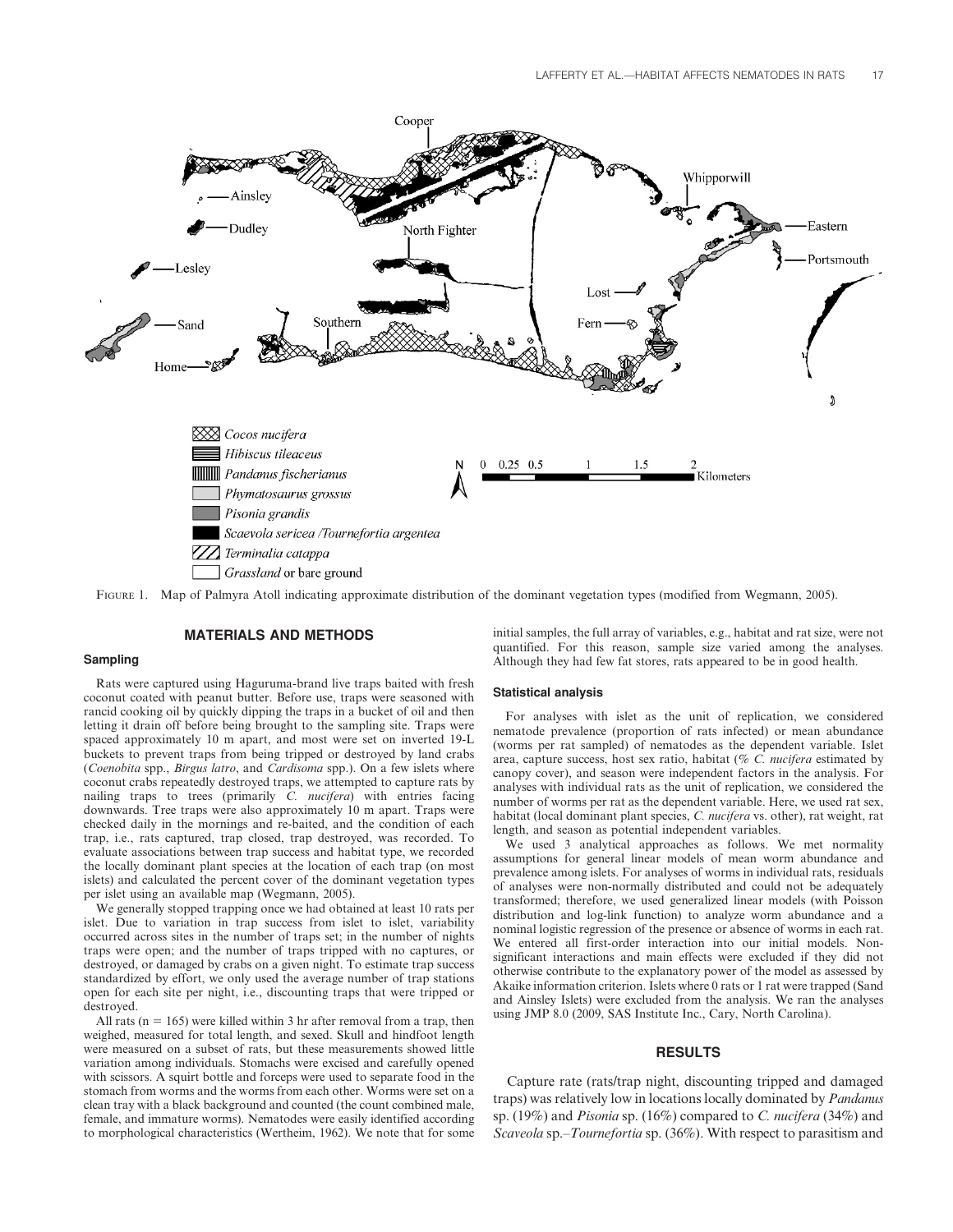TABLE I. Data summarized by islet. The large trap effort on Portsmouth, Home, and Whippoorwill resulted from a parallel project on bait efficacy. Capture is a measure of trap success standardized by trap effort. The column % Cocos indicates percent of islet covered by Cocos, and the column Rats indicates the number of rats caught and dissected. If a subsample was dissected, this is shown in parentheses.

| Islet         | Trap<br>nights | Area<br>(ha) | $\%$<br>Cocos | Capture  | Rats     | Worms/<br>rat |
|---------------|----------------|--------------|---------------|----------|----------|---------------|
| Ainsley       | 7              | 0.1          | 100           | $\Omega$ | $\Omega$ | 0.00          |
|               |                |              |               |          |          |               |
| Cooper        | 48             | 110.8        | 30            | 28       | 19       | 7.74          |
| Dudley        | 8              | 1.2          | $\theta$      | $\Omega$ | $\Omega$ | 0.00          |
| Eastern       | 51             | 12.7         | 1             | 25       | 17       | 2.12          |
| Fern          | 17             | 0.5          | 100           | 37       | 10       | 16.60         |
| Home          | 421            | 7.1          | 43            | 5        | 23(20)   | 11.25         |
| Leslie        | 24             | 1.7          | $\theta$      | 27       | 9        | 0.11          |
| Lost          | 16             | 1            | $\theta$      | 36       | 9        | 0.00          |
| North Fighter | 33             | 0.3          | 8             | 41       | 24       | 0.88          |
| Portsmouth    | 193            | 61.4         | 9             | 14       | 31(18)   | 0.06          |
| Sand          | 92             | 0.8          | 13            | 1        |          | 0.00          |
| Southern      | 75             | 8.2          | 75            | 18       | 17       | 24.35         |
| Whippoorwill  | 443            | 1.9          | 38            | 17       | 92 (21)  | 7.19          |

habitat, a least-square means assessment of differences among local habitats suggested that none of the non-C. nicifera-dominated habitat classifications differed significantly in the mean abundance of worms per rat. For this reason, we pooled non-C. nucifera habitat together, resulting in a greatly simplified assessment of the dominant plant species near a trap, i.e., C. nucifera versus non-C. nucifera.

The overall prevalence of stomach nematodes at Palmyra Atoll was 59% ( $n = 165$ ). The mean abundance of worms per rat was 7.0 ( $SE = 0.9$ ) and the mean intensity (worms per infected rat) was 11.9 ( $SE = 1.2$ ). Although a mass of worms can occupy more than half the volume of the stomach of a rat, no lesions were associated with parasitism, as it appeared the worms directly consume the food in the stomach. We saw no ectoparasites and only a few unidentified tapeworms, suggesting the parasite community of black rats on Palmyra is depauperate compared to mainland populations.

A nominal logistic regression of whether a rat was parasitized or not found a significant effect of islet ( $\chi^2 = 129$ , df = 11, P < 0.0001), justifying a geographical approach. A generalized linear model of worm abundance in rats showed an even stronger result  $(\chi^2 = 1370, df = 11, P < 0.0001)$ . We then conducted an analysis at the islet level (Tables I, II).

The only significant predictor of worm prevalence on a given islet was the C. nucifera canopy cover (Table II). The portion of the islet comprised of C. nucifera  $(\% C.$  nucifera) was positively associated with the average abundance of worms in the rat population (Fig. 2). This analysis also found a significant interaction between season and percent C. nucifera (Table III). Rat sex ratio was a near-significant effect in this among-islet model of mean worm abundance (suggesting more worms per rat on islets where we caught a higher proportion of female rats).

We used a generalized linear model to evaluate whether gender, season, and local C. nucifera dominance affected parasitism at the level of individual rats. We removed non-significant variables such as host weight and length from the analysis. The dominance of C. nucifera at the trap site explained most of the variation in parasitism (Fig. 3). At trap sites dominated by C. nucifera, there

TABLE II. Among-islet general linear model of the prevalence of worms in rats. *R*-square = 0.69, *F*-ratio  $_{8.9}$  = 17.8.

| Main effect   | Estimate  | SE.      | $t$ -Ratio | P      |
|---------------|-----------|----------|------------|--------|
| Intercept     | 0.2435365 | 0.110163 | 2.21       | 0.0580 |
| % C. nucifera | 1.0409983 | 0.246553 | 4 22       | 0.0029 |

was a minor effect of host sex and season, such that male rats were more heavily infected than were female rats, and more worms occurred in summer than in fall (Table IV). A nominal logistic regression of the presence or absence of worms in a rat indicated that local C. nucifera dominance was the sole significant effect ( $\chi^2$  = 39.4, df = 1, P < 0.0001).

We explored variables associated with rat condition, expressed as body weight:skull length, for non-pregnant rats. Male rats were heavier for the same skull size, but there was no residual effect of worm abundance or habitat (plant species) on condition.

### **DISCUSSION**

The *C. nucifera* habitat (% cover per islet, or dominant plant species near trap) was the only consistent factor associated with the abundance of rat nematodes. Mastophorus muris requires an insect intermediate host, and C. nucifera might provide habitat for appropriate insect hosts, or suitable microclimate, for free-living stages of the nematode. Insects and rats might feed on the same coconut, opening opportunities for transmission. Cocos nucifera can occur in mixed vegetation type, so a categorical assessment of habitat was not always certain. For instance, cockroach carapace parts are frequently found at rat husking stations, and cockroaches are frequently found in palm crowns where we have observed rats also spend substantial time. For this reason, some rats caught at sites dominated by non-C. nucifera vegetation could have been infected while using nearby C. nucifera habitat. We do not know what factors associated with C. nuciferas habitat drive



FIGURE 2. Mean abundance of the stomach nematode Mastophorus muris in the rats on an islet as a function of the percent of an islet consisting of Cocos nucifera habitat. Each point is an islet on Palmyra Atoll. Circles represent fall samples and pluses represent summer samples.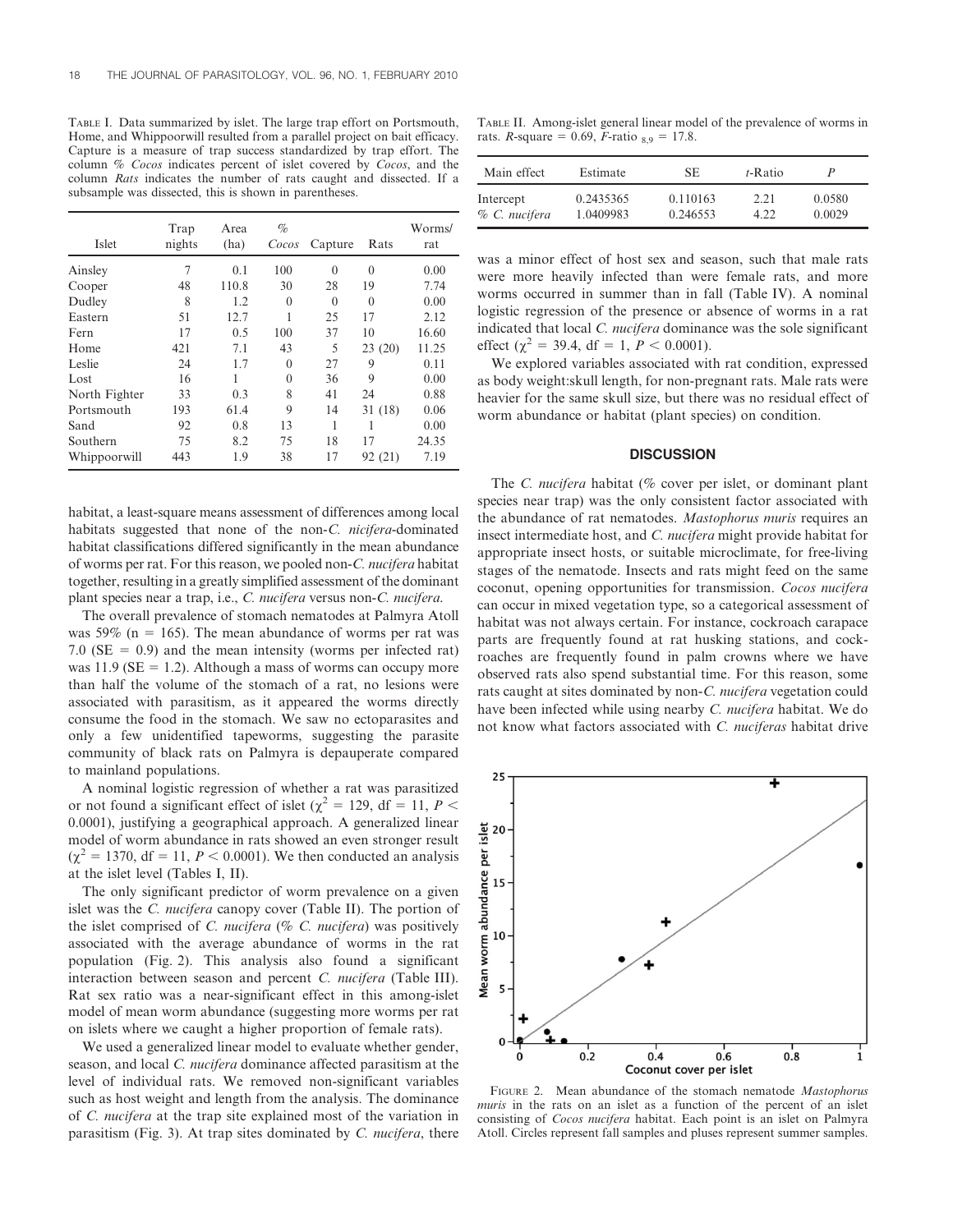TABLE III. Among-islet general linear model of the mean abundance of worms per rat. *R*-square = 0.97, *F*-ratio  $_{4,6} = 46.1$ .

| Main effect                | Estimate    | SE.      | $t$ -Ratio | P        |
|----------------------------|-------------|----------|------------|----------|
| Intercept                  | $-2.465547$ | 1.081449 | $-2.28$    | 0.0628   |
| $\%$ Cocos                 | 27.187394   | 2.267724 | 11.99      | < 0.0001 |
| Season [fall]              | $-0.633804$ | 0.650031 | $-0.98$    | 0.3672   |
| $%$ Female                 | 0.1567708   | 0.065047 | 2.41       | 0.0526   |
| (% C. nucifera - 0.28818)* |             |          |            |          |
| Season $[F]$               | $-9.983403$ | 2.268543 | $-440$     | 0.0046   |

TABLE IV. Generalized linear model of worm counts in individual rats. Df  $= 5$ ,  $\chi^2 = 909.0$ ,  $P = <0.0001$ ,  $R^2$ L = 0.6, overdispersion = 8.5 (P)  $< 0.0001$ ).

| Main effect                              | df |      |          |
|------------------------------------------|----|------|----------|
| <b>Sex</b>                               |    | 0.25 | 0.618    |
| Season                                   |    | 8.04 | 0.0046   |
| Local C. nucifera dominance              |    | 764  | < 0.0001 |
| $Sex * season$                           |    | 0.58 | 0.4450   |
| Sex * local <i>C. nucifera</i> dominance |    | 0.96 | 0.326    |

the association. A spurious correlation with rat density is a possibility, but density does not seem likely to explain all the variation in parasitism. Habitat is known to affect parasite distributions. For instance, habitat (grassland, forest, human structure) was the main explanatory variable for a community of helminths, including *M. muris*, in an island population of *Rattus* exulans in New Zealand (Roberts et al., 1992). Human alteration of habitat, such as the planting of coconut plantations at Palmyra Atoll, can also affect parasite distribution. For instance, rats on Martinique and Guadeloupe Islands only have fleas in areas with humans where domestic animals support flea populations (Pascal et al., 2004). Habitat type often varies with geography and, if it is not explicitly considered, could easily confound or mask interpretations of biogeographical studies of parasitism (or species distributions in general).

Finally, black rats, stomach nematodes, and perhaps C. nucifera are introduced species on Palmyra Atoll. Their relationships might not reflect coevolved patterns seen in native host– parasite assemblages. Future attempts to eradicate rats, and potentially C. nucifera, from Palmyra might eliminate nematodes. In a parallel study, we noted undescribed larval nematodes encysted in the stomach linings of native geckos and suspect the geckos could be serving as paratenic hosts for M. muris. Insects



FIGURE 3. Mean abundance of worms in each rat with respect to whether the rat was trapped near coconut trees or near another vegetation type. Bars  $=$  SE.

that are intermediate hosts, and perhaps geckos that are potentially paratenic hosts, may indirectly benefit from rat removal.

#### ACKNOWLEDGMENTS

We thank the Nature Conservancy and the U.S. Fish and Wildlife Service for granting access to the refuge and for providing logistical support. T. Suchanek, with the assistance of Dadu, brought an infected rat to our attention. We thank A. Samaniego, W. Smith, A. Henry, and J. Svendsen who provided substantial field, laboratory, and logistical support. M. Torchin and H. Young provided comments on a draft of the manuscript. The U.S. Geological Survey is a member of the Palmyra Atoll Research Consortium. This work was conducted under a special-use permit granted by the United States Department of the Interior, Fish and Wildlife Service. Any use of trade, product, or firm names in this publication is for descriptive purposes only and does not imply endorsement by the U.S. government.

#### LITERATURE CITED

- ABDELKRIM, J., M. PASCAL, AND S. SAMADI. 2009. Genetic structure and functioning of alien ship rat populations from a Corsican microinsular complex. Biological Invasions 11: 473–482.
- BUCKELEW, S., G. R. HOWALD, A. WEGMANN, J. SHEPPARD, J. CURL, P. MCCLELLAND, B. TERSHY, K. SWIFT, E. CAMPBELL, AND B. FLINT. 2005. Progress in Palmyra Atoll restoration: Rat eradication trial. Island Conservation, Santa Cruz, California, 46 p.
- CHARLESTON, W. A. G., AND J. G. INNES. 1980. Seasonal trends in the prevalence and intensity of spiruroid nematode infections of Rattus r. rattus. New Zealand Journal of Zoology 7: 141-145.
- DAWSON, E. Y. 1959. Changes in Palmyra Atoll and its vegetation through the activities of man, 1913–1958. Pacific Naturalist 1: 1–51.
- FALL, M. W., A. B. MEDINA, AND W. B. JACKSON. 1971. Feeding patterns of Rattus rattus and Rattus exulans on Eniwetok Atoll, Marshall Islands. Journal of Mammalogy 52: 69–76.
- GOLDBERG, S. R., AND C. R. BURSEY. 2002. Gastrointestinal helminths of seven gekkonid lizard species (Sauria: Gekkonidae) from Oceania. Journal of Natural History 18: 2249–2264.
- HARRIES, H. C. 1978. The evolution, dissemination and classification of Cocos nucifera L. Botanical Review 44: 265–319.
- HERBST, D. 1992. Flora and vegetation of Palmyra Atoll, U.S. Fish and Wildlife Service Administrative Report. U.S. Fish and Wildlife Service, Honolulu, Hawaii, 28 p.
- HOWALD, G., A. SAMANIAGO, S. BUCKELEW, P. MCCLELLAND, B. KEITT, A. WEGMANN, W. C. PITT, D. S. VICE, E. CAMPBELL, K. SWIFT ET AL. 2004. Palmyra Atoll rat eradication assessment trip report. Island Conservation, Santa Cruz, California, 61 p.
- KISIELEWSKA, K. 1970. Ecological organization of intestinal helminth groupings in Clethrionomys glareolus (Schreb.) (Rodentia). I. Structure and seasonal dynamics of helminth groupings in a host population in the Bialowieza National Park. Acta Parasitologica Polonica 18: 121–147.
- KURIS, A. M. 2003. Evolutionary ecology of trophically transmitted parasites. Journal of Parasitology 89: S96–S100.
- MARSHALL, J. T. 1955. Rats of Arno Atoll, Marshall Islands. Journal of Mammalogy 36: 259–263.